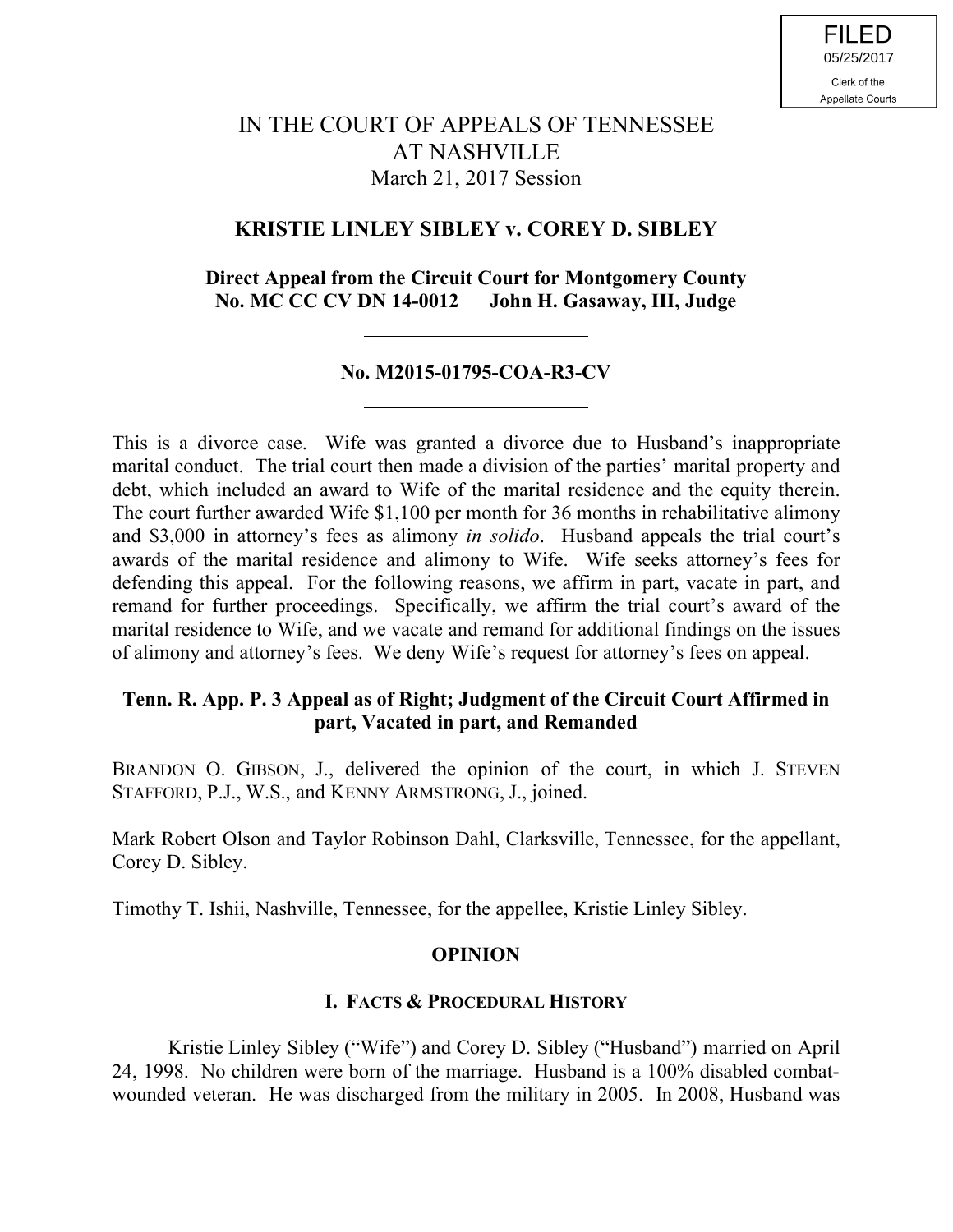convicted of theft of government property and sentenced to probation and ordered to pay approximately \$17,000 in restitution. Husband admits Wife stood by his side throughout this ordeal and that the restitution was paid back during the parties' marriage. Wife has both a bachelor's degree and a master's degree and worked at a community college for several years during the marriage. After Husband's conviction, Husband and Wife began a catering business together. According to Wife, Husband began to leave the marital residence for periods of time beginning in 2013. Husband eventually became disillusioned with the parties' catering business and simply quit and went to Arizona and then Miami. Wife was left to handle the business' debts and dissatisfied customers.

On January 3, 2014, Wife filed a complaint for legal separation, which alleged irreconcilable differences and inappropriate marital conduct. In her complaint, Wife requested that the court make an equitable distribution of the parties' property and award her alimony, both temporary and permanent, as well as attorney's fees. Husband filed an answer to wife's complaint and a counter-complaint for divorce on February 18, 2014. In response to Wife's complaint, Husband admitted that the parties had irreconcilable differences but denied that he was guilty of inappropriate marital conduct. Husband's counter-complaint sought a divorce from Wife based on grounds of irreconcilable differences and alleged that Wife was guilty of inappropriate marital conduct. Husband prayed that the court make an equitable division of the parties' real and personal property, make an apportionment of the parties' joint debt, require each party to pay their own individual debts, and award Husband attorney's fees. Wife responded by denying that she was guilty of inappropriate marital conduct.

During the pendency of the separation and divorce proceedings, Wife filed a motion asserting that Husband removed her as his designated caregiver with the Veterans Administration ("VA"), which cancelled her health insurance through the VA and caused her to incur substantial medical bills. Wife requested that the court reinstate her health insurance and award her temporary spousal support. Husband opposed Wife's motion. After a hearing, the trial court held that it did not have jurisdiction to reinstate Wife's health care benefits but ordered Husband to continue paying expenses related to the marital residence and pay Wife \$500 per month in temporary spousal support. Wife then filed a motion alleging that Husband cancelled her homeowners and automobile insurance policies. She requested the court to order Husband to reinstate these insurance policies and pay her monthly health insurance premium. This motion was also brought before the court for a hearing, and the court granted Wife's motion requiring Husband to continue paying for the homeowners and automobile insurance and to pay Wife an additional \$84.81 per month for her health insurance premium.

The trial on Wife's complaint for legal separation and Husband's countercomplaint for divorce took place on July 27, 2015. The trial court heard argument from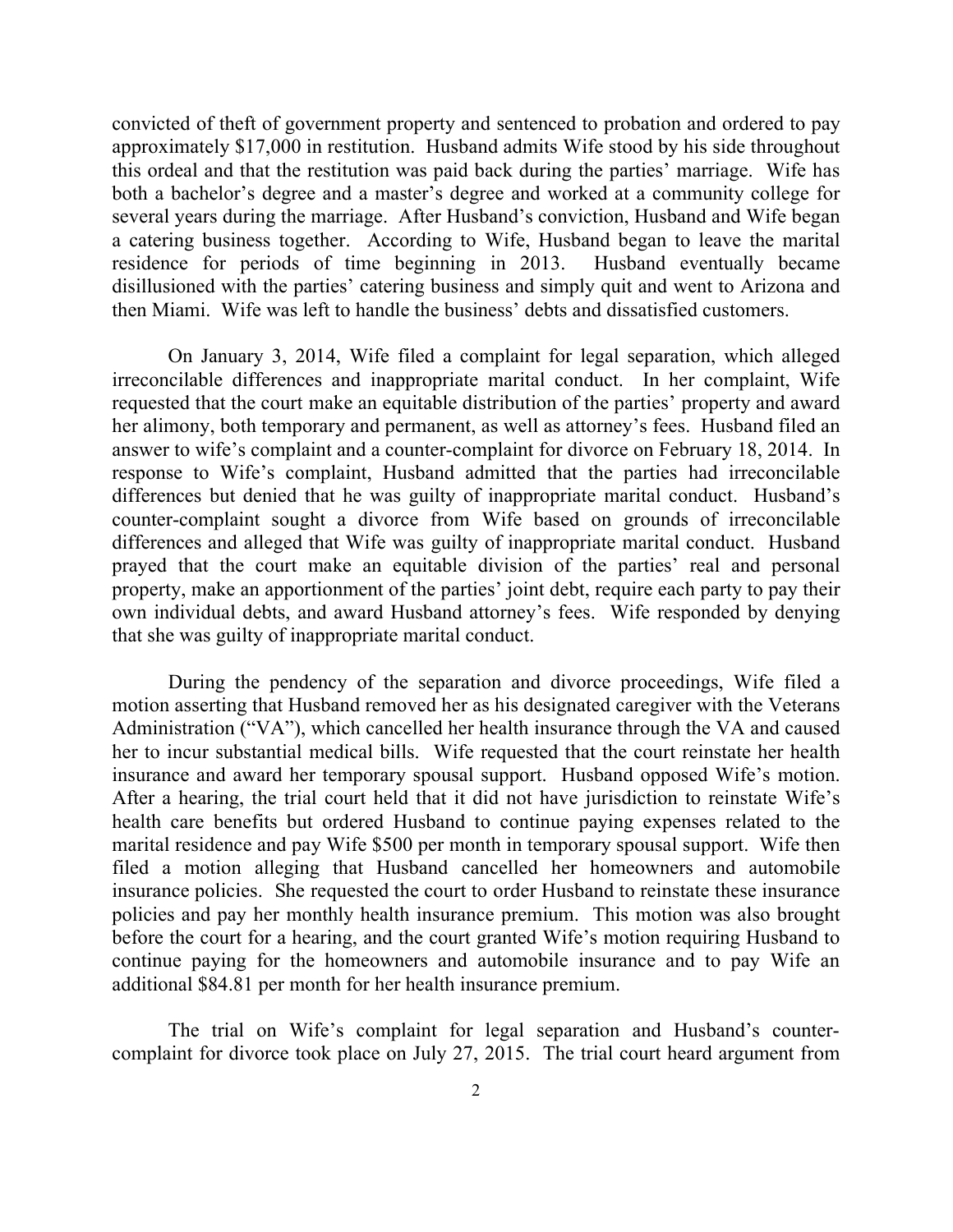counsel for both parties, testimony from Husband, Wife, and Husband's new caregiver, and admitted items into evidence. At the close of proof, the trial court requested that the attorneys for both parties submit proposed rulings for its review, and the court took the matter under advisement. The court entered a final decree of divorce on August, 31, 2015 ("Final Decree"). During the hearing on July 27, 2015, the court declared the parties divorced; however, in the Final Decree, the court determined it proper to award a divorce to Wife, stating as follows:

Initially [Wife] requested a legal separation, however, after the proof, she made an oral motion to amend, and there was no objection by [Husband] as he was already requesting a divorce. The Court finds that [Husband] admitted his infidelity, and was forced to contact [Wife] to inform her that she might have a disease due to his infidelity. Therefore, [Wife] is granted a divorce due to the inappropriate marital conduct of [Husband].

The court then went on to divide the marital estate, with the parties' primary assets being the marital residence and a few vehicles. The court awarded Wife the marital residence, including the equity therein, and gave each party the personal property in their possession, including their respective automobiles. The remainder of the distribution of marital assets related to the apportionment of debt. The marital residence was encumbered with delinquent property taxes although Husband testified that he should qualify for tax relief available to veterans. To that end, the court ordered Husband to complete the tax forms necessary to dispose of the property's delinquent taxes and held that Wife would be responsible for any property taxes accruing on and after August 1, 2015. There were also debts related to the parties' catering business venture. Wife testified that a credit card she held in her name was used for the parties' business, and that the card had a balance of around \$12,000. The court ordered Husband and Wife were equally responsible for the payment of that debt. The court ordered Husband to pay any additional debts associated with the business, including any debts owed to the State of Tennessee and the Better Business Bureau. The court further ordered that Wife would be responsible for paying the balance of her student loans, which she testified was around \$100,000. Finally, the court addressed Wife's request for spousal support. Wife requested an award of \$1,800 per month for 7 years. The court summarily ordered Husband to pay Wife \$1,100 per month in rehabilitative alimony for 36 months and \$3,000 in attorney's fees as alimony *in solido*.

#### **II. ISSUES PRESENTED**

Husband presents the following issues for review on appeal, which we have restated:

1. Whether the trial court erred in awarding the marital residence and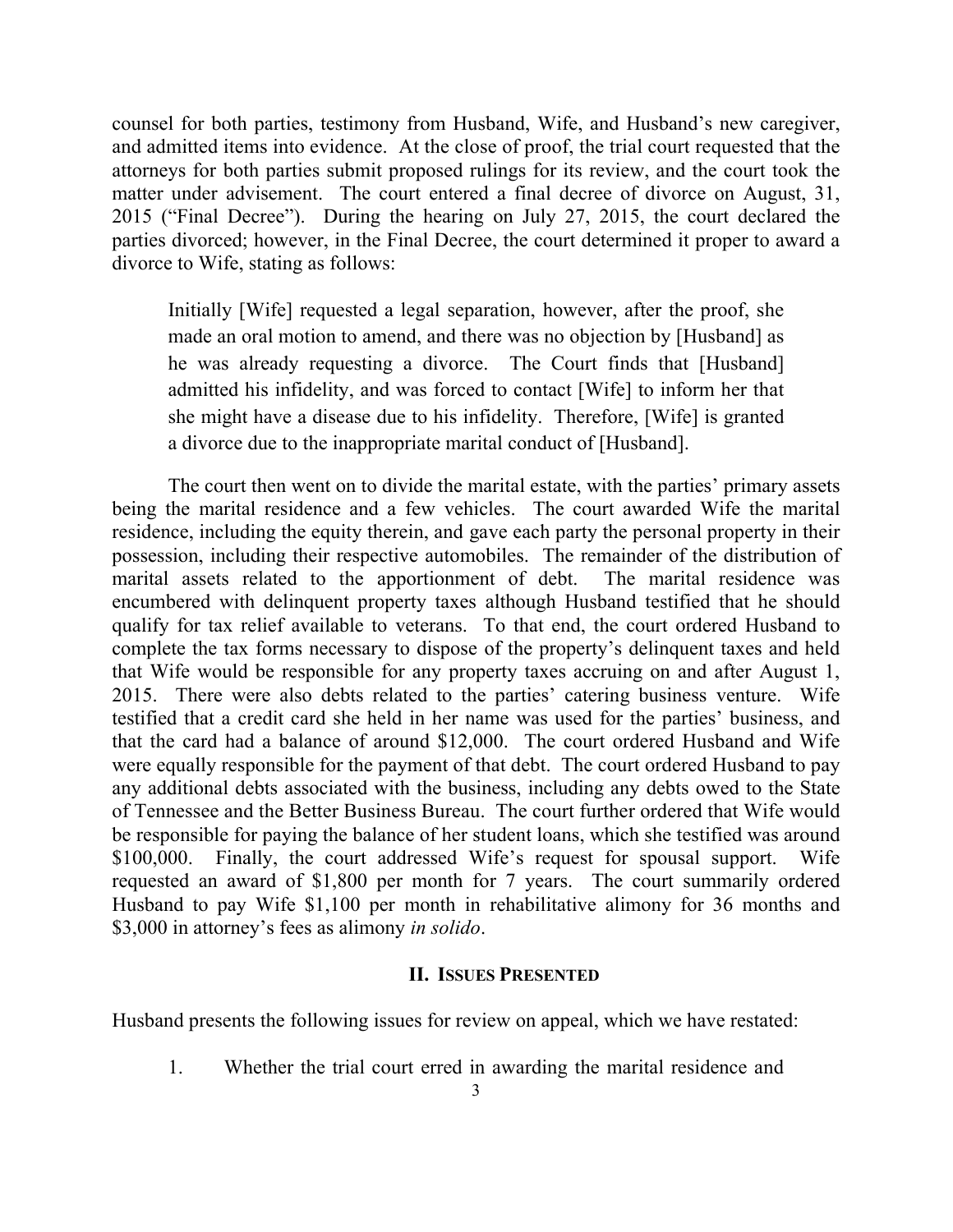the equity therein to Wife?

2. Whether the trial court erred in awarding rehabilitative alimony and alimony *in solido* to Wife?

Wife requests that we award her attorney's fees incurred on appeal.

#### **III. DISCUSSION**

This case was tried by the trial court without a jury. We therefore review the trial court's findings of fact *de novo* with a presumption of correctness unless the evidence preponderates otherwise. Tenn. R. App. 13(d); *Armbrister v. Armbrister*, 414 S.W.3d 685, 692 (Tenn. 2013). Also, because the trial court has the opportunity to observe the demeanor of the witnesses and hear the in-court testimony, we afford considerable deference to the trial court's credibility determinations and the weight given to oral testimony*. Andrews v. Andrews*, 344 S.W.3d 321, 339 (Tenn. Ct. App. 2010). We review the trial court's conclusions of law *de novo* with no presumption of correctness. *Hyneman v. Hyneman*, 152 S.W.3d 549, 553 (Tenn. Ct. App. 2003).

#### *A. Award of Marital Home*

Husband first contends that the trial court committed reversible error by granting the marital residence and its equity entirely to Wife. This Court has set forth the following principles with regard to a trial court's division of marital property:

A division of marital property is not rendered inequitable simply because it is not precisely equal, or because each party did not receive a share of every piece of marital property. The fairness of the trial court's approach is inevitably reflected in its results.

The approach to dividing a martial estate should not be mechanical, but rather should entail carefully weighing the relevant factors in Tenn. Code Ann.  $\S$  36-4-121(c) in light of the evidence that the parties have presented. Trial courts have broad discretion in fashioning an equitable division of marital property, and appellate courts must accord great weight to a trial court's division of marital property. Accordingly, it is not our role to tweak the manner in which the trial court has divided the marital property. Rather, our role is to determine whether the trial court applied the correct legal standards, whether the manner in which the trial court weighed the factors in Tenn. Code Ann. § 36-4-121(c) is consistent with logic and reason, and whether the trial court's division of marital property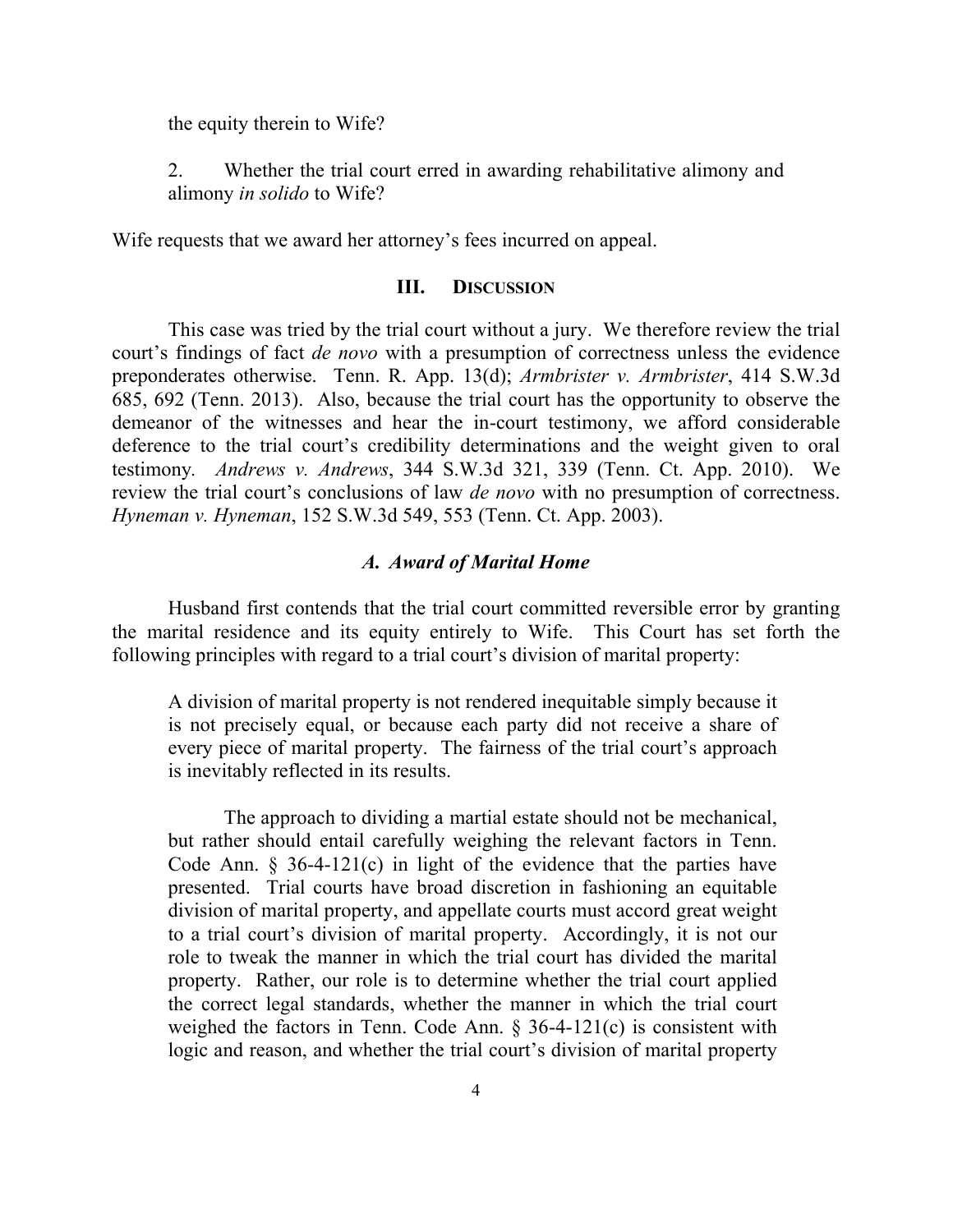is equitable.

The division of the marital estate includes both the division of marital property and the allocation of the marital debt. Trial courts have not completely divided a marital estate until they have allocated both the marital property and the marital debt. Thus, an examination of the manner in which a trial court divided the marital property must take into consideration how the trial court allocated the marital debt.

*Owens v. Owens*, 241 S.W.3d 478, 490 (Tenn. Ct. App. 2007) (internal citations omitted). To that end, we must not simply review the award of the home in a vacuum. Rather, we review the trial court's entire division of the marital assets and liabilities to determine the propriety of awarding the marital residence to Wife.

In the case at hand, the parties did not have a substantial amount of marital property. As a whole, the parties' debt appears to have exceeded the value of their assets. The parties agreed at mediation that they would retain their respective vehicles, and the trial court awarded the marital residence to Wife, which was encumbered with a mortgage.<sup>1</sup> However, the trial court was also tasked with distributing the parties' debt. The court ordered that the parties equally split a credit card balance with debt associated with the parties' business. Husband was ordered to pay any additional debts associated with the business. Wife was ordered to pay her student loans, which she estimated to be around \$100,000.

Although it is not clear whether the court's division of assets and debt was exactly equal to each party, the goal is an equitable distribution of property, not equal. *See* Tenn. Code Ann.  $\S$  36-4-121(a)(1). We conclude that the trial court's distribution of marital property was not an abuse of discretion. We affirm the trial court's award of the marital residence to Wife.

#### *B. Award of Spousal Support*

We now turn to Husband's assertion that the trial court erred in awarding rehabilitative alimony and alimony *in solido* to Wife. The Tennessee Supreme Court has articulated a deferential standard of review applicable to a trial court's decision on matters of alimony:

For well over a century, Tennessee law has recognized that trial courts should be accorded wide discretion in determining matters of spousal

l

<sup>&</sup>lt;sup>1</sup>At trial, the parties testified that equity in the home was just under \$50,000.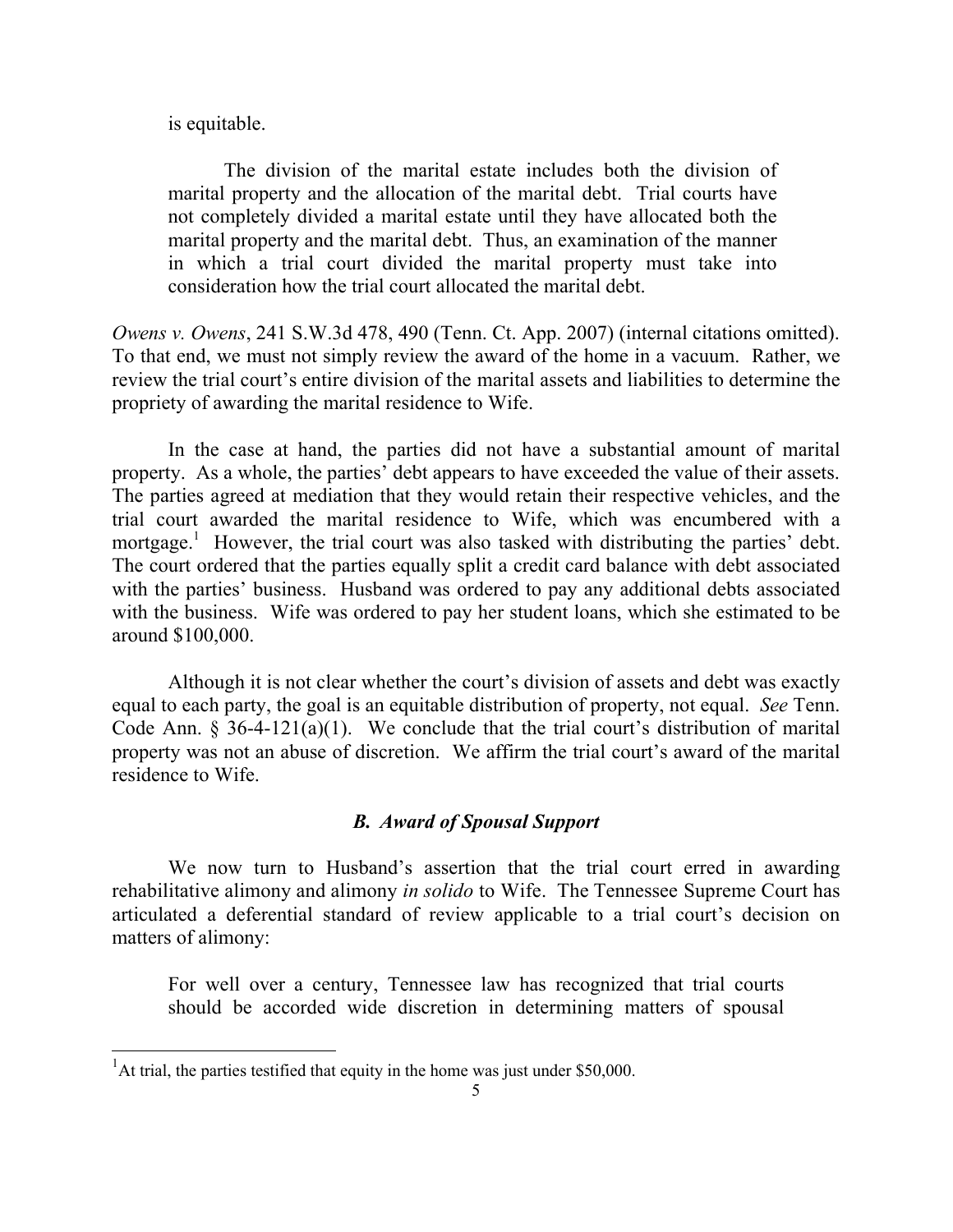support. . . . This well-established principle still holds true today, with this Court repeatedly and recently observing that trial courts have broad discretion to determine whether spousal support is needed and, if so, the nature, amount and duration of the award. . . .

Equally well-established is the proposition that a trial court's decision regarding spousal support is factually driven and involves the careful balancing of many factors.

*Gonsewski v. Gonsewski*, 350 S.W.3d 99, 105-06 (Tenn. 2011) (footnote and internal citations omitted).

Husband asserts that the trial court's order awarding alimony contains insufficient findings of fact as to Wife's need in order to affirm the award on appeal. The entirety of the trial court's discussion of its award of alimony is as follows:

[Wife] is requesting alimony for 7 years. The Court awards [Wife] the sum of \$1,100 per month as rehabilitative alimony for thirty-six (36) months beginning August 1, 2015. [ ] [Husband] shall insure his life and name [Wife] as the beneficiary in the amount of alimony awarded to [Wife] and said amount shall continue until the alimony is paid in full. [ ] [Wife] is awarded the sum of \$3,000.00 as alimony *in solido* for a portion of her attorney's fees. These sums are to be paid to [Wife's] attorney within ninety (90) days of the entry of the Final Decree. At the 90 day period, if the attorney's fees are not paid in full, the award shall accrue interest at a statutory rate of 10% per annum.

Tennessee Code Annotated section 36-5-121(i) sets forth a non-exhaustive list of factors for a court to consider when determining whether an award of alimony is appropriate, and, if so, the nature, amount, term, and manner of payment of said alimony, including:

(1) The relative earning capacity, obligations, needs, and financial resources of each party, including income from pension, profit sharing or retirement plans and all other sources;

(2) The relative education and training of each party, the ability and opportunity of each party to secure such education and training, and the necessity of a party to secure further education and training to improve such party's earnings capacity to a reasonable level;

(3) The duration of the marriage;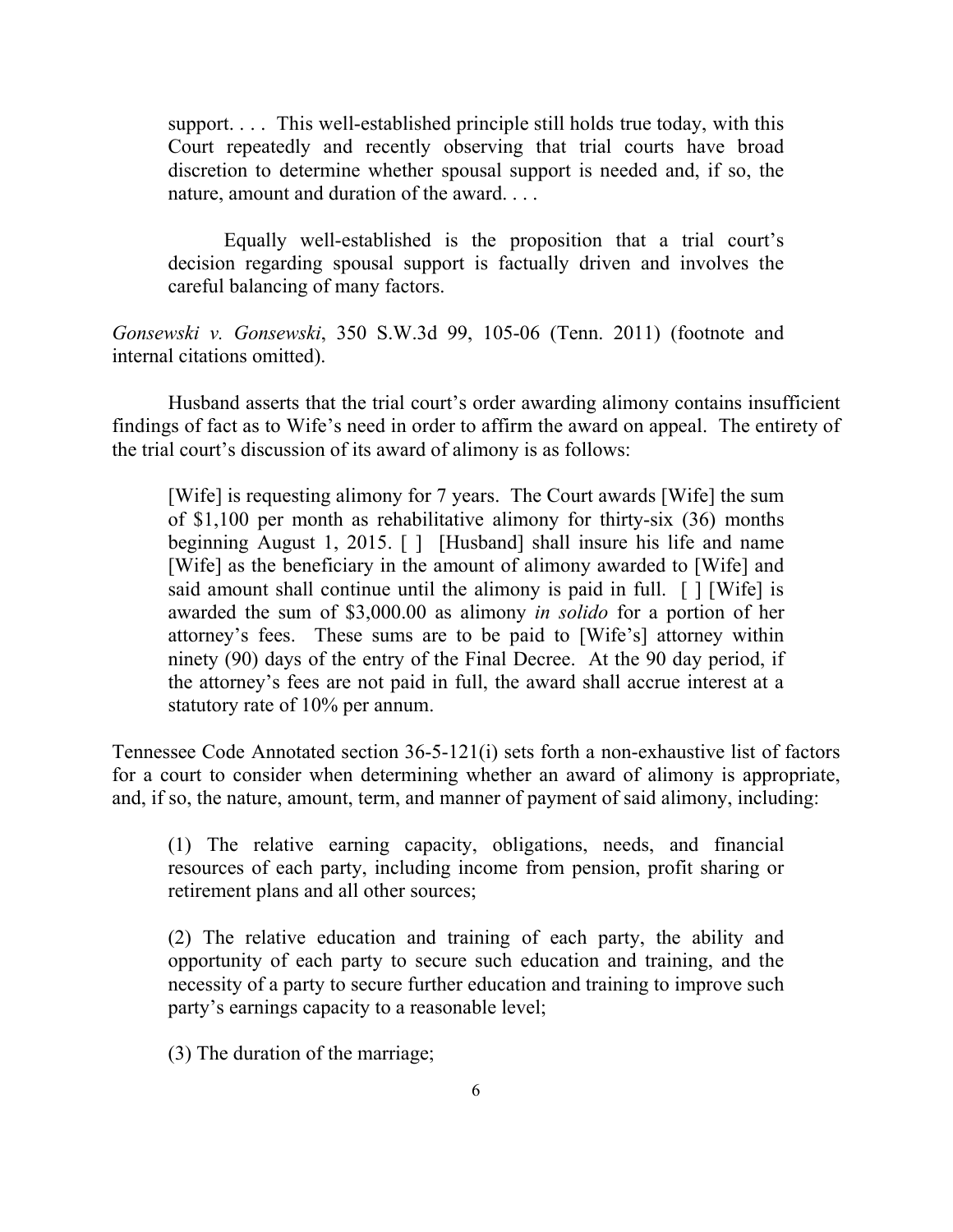(4) The age and mental condition of each party;

(5) The physical condition of each party, including, but not limited to, physical disability or incapacity due to a chronic debilitating disease;

(6) The extent to which it would be undesirable for a party to seek employment outside the home, because such party will be custodian of a minor child of the marriage;

(7) The separate assets of each party, both real and personal, tangible and intangible;

(8) The provisions made with regard to the marital property, as defined in §  $36-4-121$ ;

(9) The standard of living of the parties established during the marriage;

(10) The extent to which each party has made such tangible and intangible contributions to the marriage as monetary and homemaker contributions, and tangible and intangible contributions by a party to the education, training or increased earning power of the other party;

(11) The relative fault of the parties, in cases where the court, in its discretion, deems it appropriate to do so; and

(12) Such other factors, including the tax consequences to each party, as are necessary to consider the equities between the parties.

Tenn. Code Ann. § 36-5-121(i). Our supreme court held that "a trial court must consider all relevant factors in  $\frac{1}{2}$  36-5-101(d)(1) to determine whether an economically disadvantaged spouse can be rehabilitated." *Robertson v. Robertson*, 76 S.W.3d 337, 343 (Tenn. 2002). Also, Wife's award of attorney's fees constitute an award of alimony *in solido*, and this Court has held that "a trial court considering a request for attorney's fees must consider the factors contained in Tennessee Code Annotated § 36-5-121(i), with the most important factors being the need of the economically disadvantaged spouse and the ability of the obligor spouse to pay." *Watson v. Watson*, 309 S.W.3d 483, 501 (Tenn. Ct. App. 2009).

Such an analysis is lacking in this case. The trial court did not explain how or why it reached its decision on the issues of alimony or attorney's fees. Perhaps most